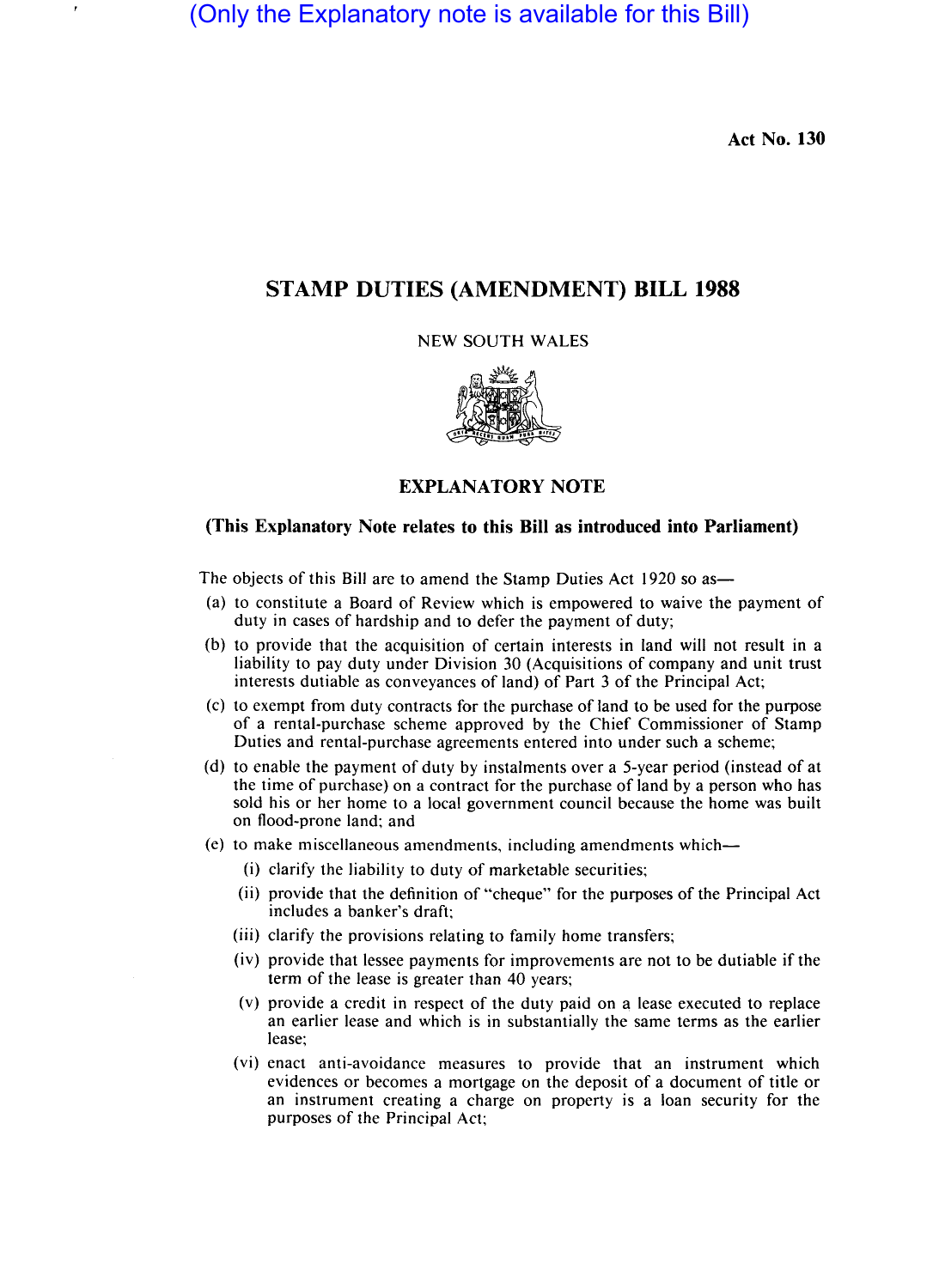- (vii) enact anti-avoidance measures to counter the loss of loan security duty caused by the use of certain guarantees and indemnities;
- (viii) provide an exemption from loan security duty in respect of the refinancing of rural property loans;
	- (ix) provide an exemption from duty in respect of certain loan-backed securities;
	- (x) provide an exemption from duty on certain motor vehicle certificates of registration of new demonstrator motor vehicles;
	- (xi) provide a concessional rate of duty for instruments amending the terms of superannuation schemes for the purpose of complying with certain requirements under the Occupational Superannuation Standards Act 1987 of the Commonwealth;
- (xii) remove the duty payable on guarantees and letters and powers of attorney;
- (xiii) provide an exemption from duty for conveyances between licensed workers compensation insurers which are made in compliance with a requirement of the State Compensation Board:
- (xiv) provide an exemption from duty for contracts for the purchase of land for use for private dwellings by tenants of the Department of Housing;
- (xv) provide an exemption from duty for conveyances made at the direction of the State Compensation Board to a custodian nominated by the Board;
- (xvi) provide an exemption from duty for a custodian agreement executed by the State Compensation Board and a licensed workers compensation insurer; and
- (xvii) increase from \$105,000 to \$125,000 the maximum value of a home which is eligible for consideration under the First Home Purchase Scheme,

and to make other provisions of a minor, consequential or ancillary nature.

Clause 1 specifies the short title of the proposed Act.

Clause 2 provides for the commencement of the proposed Act on I January 1989, subject to several exceptions. Those exceptions arc summarised elsewhere in this Explanatory Note in relation to the provisions to which they apply.

Clause 3 is a formal provision which gives effect to the Schedules of amendments.

#### SCHEDULE 1-AMENDMENTS RELATING TO THE BOARD OF REVIEW

Schedule I constitutes the existing provisions of Part 2 as Division I of that Part and inserts after those provisions a new Division 2 containing sections 15A-15F.

- Proposed section 15.4 establishes a Board of Review consisting of the Chief Commissioner, the Auditor-General and the Secretary of the Treasury.
- Proposed section 15B enables the Board of Review to waive payment of duty if payment would expose a person or a person's dependants to serious hardship.
- Proposed section 15c enables the Board of Review to defer payment of duty in such circumstances, and for such periods, as it thinks fit.
- Proposed section 15n enables the Chief Commissioner to make notations on instruments in respect of which duty has been waived or deferred in order that the instrument may be taken to have been duly stamped.
- Proposed section l5E enables the Board of Review to write off uncollectable duty. The writing off of duty will not affect either the liability of the person concerned to pay the duty or the power of the Chief Commissioner to take further steps to recover the duty.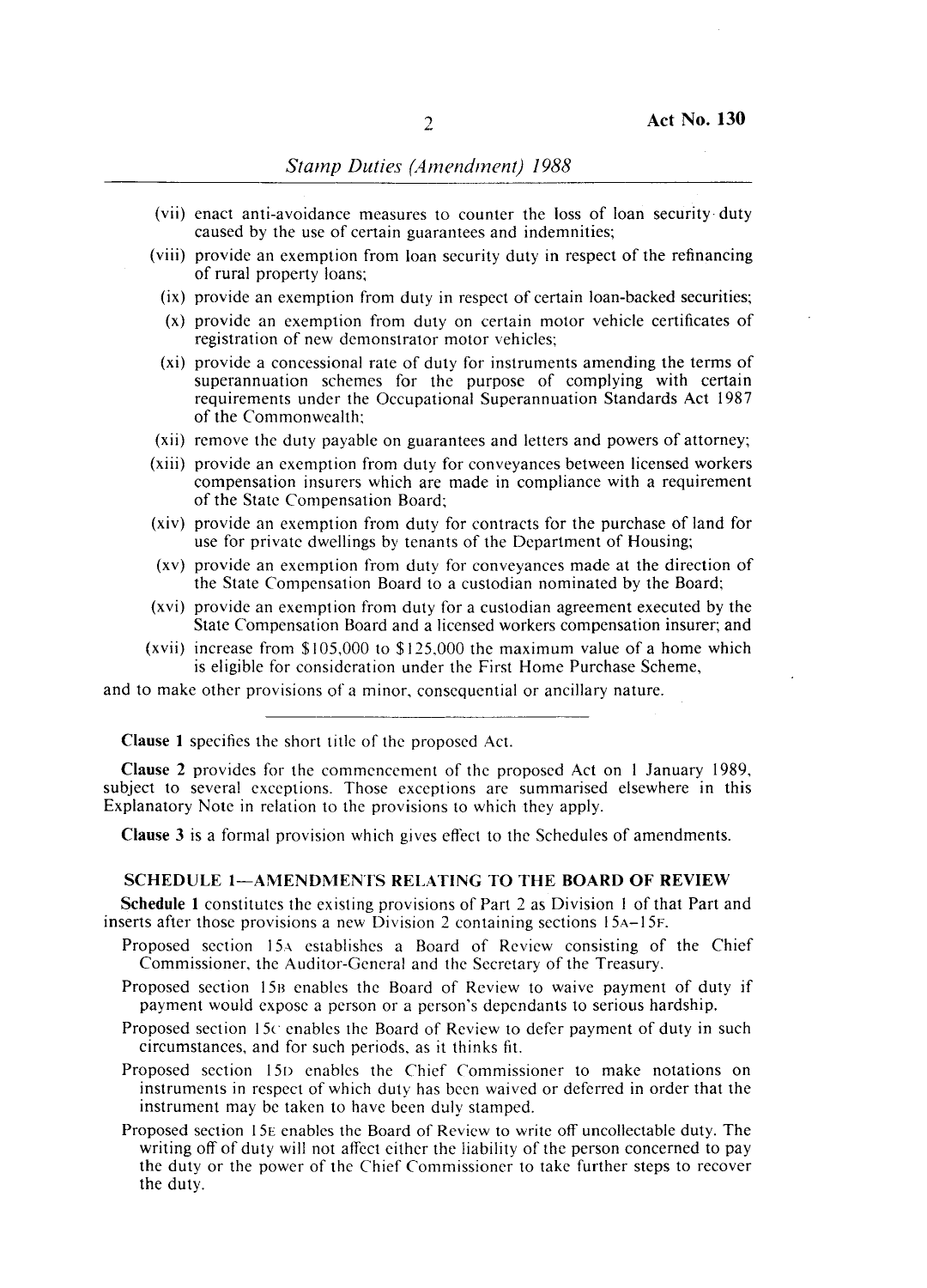Proposed section 15F enables the Chief Commissioner to exercise the powers of the Board of Review to waive and defer duty in the case of amounts not exceeding \$1,000 in any particular case for any financial year.

# SCHEDULE 2-AMENDMENTS RELATING TO ACQUISITIONS OF COMPANY AND UNIT TRUST INTERESTS DUTIABLE AS CONVEYANCES OF LAND

Schedule 2 (1) substitutes the definition of "land" for the purposes of Division 30 of Part 3 to exclude the interest of a mortgagee, chargee or other encumbrancee in land but otherwise to make it clear that land means any estate or interest in land.

Schedule 2 (2) inserts proposed sections 99J and 99K.

- Proposed section 991 provides that there is to be excluded from an assessment of liability to duty under Division 30 an entitlement to land created by an agreement for the sale or conveyance of land which is subsequently rescinded.
- Proposed section 99K excludes from liability to duty under Division 30 temporary transfers of shares in a private company or units in a private unit trust scheme made for the purpose of securing financial accommodation.

Schedule 2 (3) amends the Tenth Schedule (Savings, Transitional and Other Provisions) to provide that the amended definition of "land" effected by Schedule 2 (I) applies so as to exclude from liability to duty interests acquired as a mortgagee, chargee or encumbrancee before I September 1988.

Schedules 2 (1) and (3) are to be taken to have commenced on 1 September 1988.

# SCHEDULE 3-AMENDMENTS RELATING TO RENTAL-PURCHASE **SCHEMES**

Schedule 3 (I) exempts from liability to duty as an option an approved rental-purchase agreement under proposed Schedule 2B.

**Schedule 3 (2)** inserts a new Division 3c into Part 3. The new Division contains proposed section 45 $AA$ , a formal provision which gives effect to proposed Schedule 2B.

Schedule 3 (3) inserts a new Schedule 2B containing clauses 1-7.

- Proposed clause I specifies the nature of a rental-purchase scheme. It is a scheme under which the operator of the scheme purchases land on which there is a house or on which the operator builds a house, leases the house to a prospective purchaser and grants the prospective purchaser an option to purchase the property within a specified period.
- Proposed clause 2 enables the Chief Commissioner to approve a person to be an operator of a rental-purchase scheme.
- Proposed clause 3 enables the Chief Commissioner to approve rental-purchase agreements entered into by an approved person.
- Proposed clause 4 enables the Chief Commissioner to revoke approvals given under proposed clauses 2 and 3.
- Proposed clause 5 exempts from duty purchases of land made by an approved person for the purpose of entering into approved rental-purchase agreements.
- Proposed clause 6 exempts from duty approved rental-purchase agreements.
- Proposed clause 7 makes it clear that a contract to purchase land in exercise of an option under an approved rental-purchase agreement is not exempt from duty.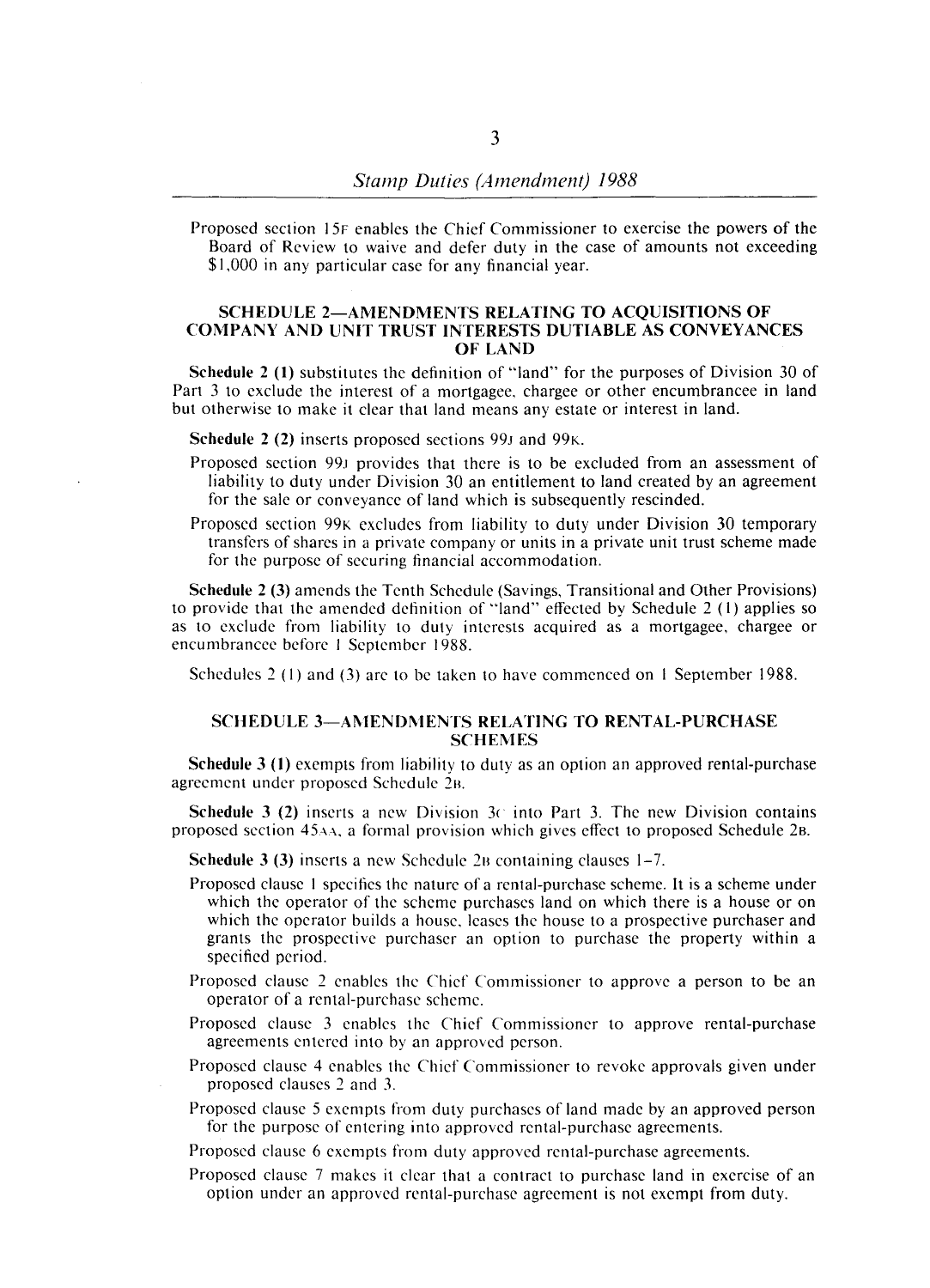Schedule 3 was the subject of Revenue Ruling SD 101 of the Chief Commissioner and is to be taken to have commenced on 26 April 1988.

## SCHEDULE 4-AMENDMENTS RELATING TO FLOOD-PRONE HOUSING **SCHEME**

Schedule 4 (1) inserts a new Division 3D into Part 3. The new Division contains proposed section 45AB which provides that the Chief Commissioner is to administer the scheme set out in proposed Schedule 2c.

Schedule 4 (2) inserts a new Schedule  $2c$  containing clauses 1–6.

- Proposed clause 1 specifies the nature of the flood-prone housing scheme. It is a scheme which is intended to assist a person who has sold a home on flood-prone land to the local council and who then purchases another home. The scheme enables the person to choose to pay the duty on the contract for the purchase of the new home by instalments over a period of 5 years (instead of at the time of purchase).
- Proposed clause 2 provides that contracts executed on or after 1 January 1989 are eligible for consideration under the scheme.
- Proposed clause 3 specifies the requirements for eligibility of a person under the scheme.
- Proposed clause 4 specifies the requirements for eligibility of a contract under the scheme.
- Proposed clause 5 applies the provisions of clauses 7 and 9-15 of the First Home Purchase Scheme set out in Schedule 2A. Those clauses relate to other requirements for eligibility, the making and determination of applications, the stamping of documents, the payment of instalments of duty, the circumstances in which interest may become payable. the recovery of overdue instalments and the consequences of a sale or leasing of the home before all the instalments are paid.

Proposed clause 6 contains definitions of "contract" and "home".

# SCHEDULE 5-MISCELLANEOUS AMENDMENTS

#### Marketable securities

Schedule 5 (1), (13) and (16) (e) amend section 3 (Interpretation), insert a new definition section into Division 27 (Shares or stock—transfer) of Part  $3$  and amend the Second Schedule in order to clarify the liability to duty of a transfer of units in a unit trust scheme. The amendments create a separate basis for liability for a transfer of any such units so as to make it clear that such a transfer is liable to duty at the same rate as for a transfer of shares rather than at the higher rate applicable to a conveyance of property.

These amendments are to commence on a day to be appointed by proclamation.

# Conveyance involving goods, wares and merchandise

Schedule 5 (3) amends section 44A (Payment of duty on statements in absence of dutiable instruments) to exempt from the value of property conveyed pursuant to an oral agreement the value of goods. wares and merchandise that would be so exempt if the conveyance were made by instrument in writing.

### Definition of "cheque"

Schedule 5 (4) amends section 46A (Cheque defined) to remove any doubt that a cheque includes a banker's draft.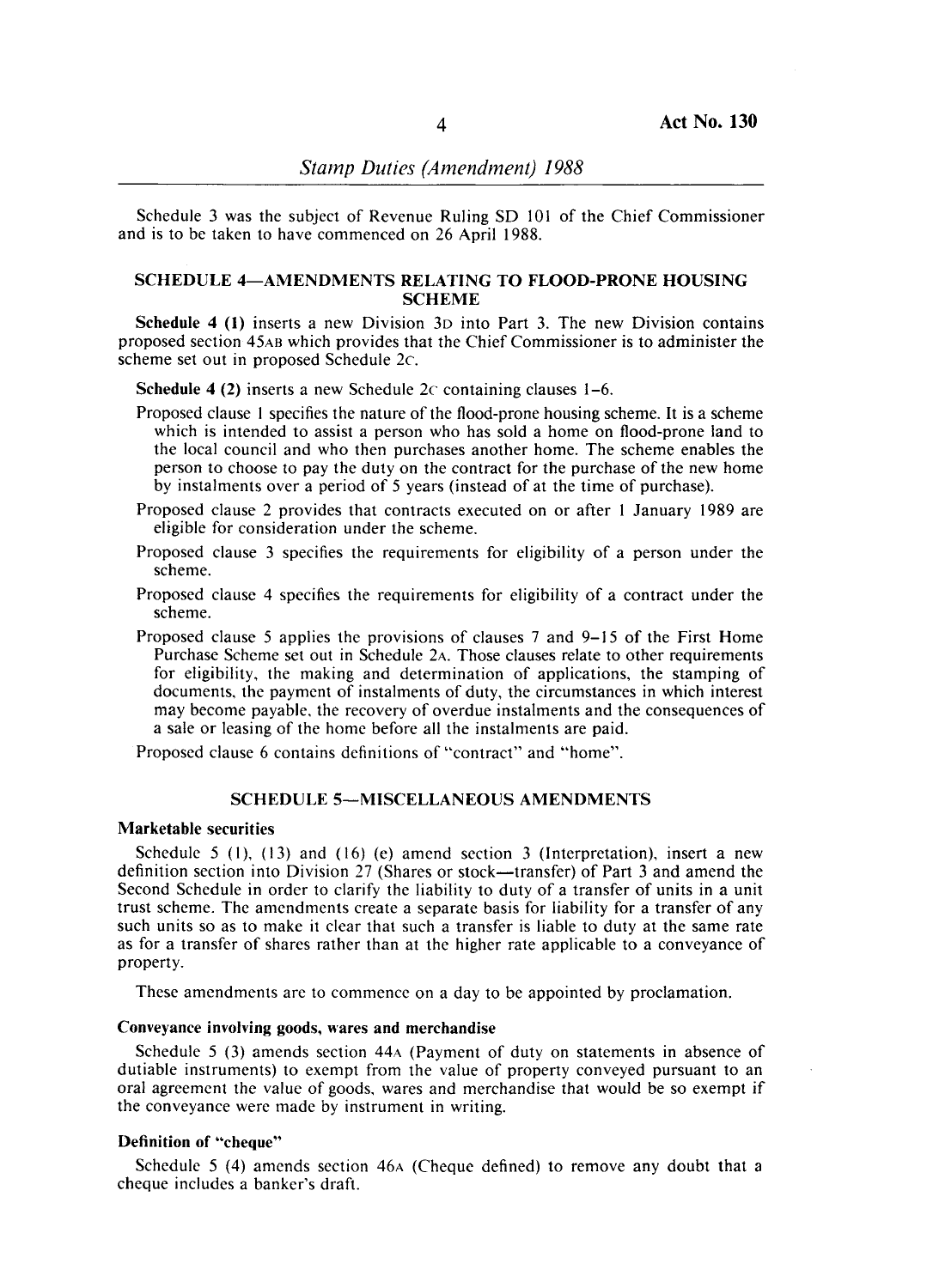#### Conveyance between married couple

Schedule 5 (5) amends section 66E (Conveyance between married couple) to clarify the circumstances in which conveyances between spouses (including de facto spouses) are exempt from duty.

# Liability to duty of lessee payments for improvements

Schedule 5 (6) amends section 77 (Leases, how to be charged in respect of produce etc.) to make it clear that lessee payments for improvements will not be dutiable where the term of the lease is greater than 40 years.

#### Lease in replacement of an earlier lease

Schedule 5 (7) inserts a new section 78G which provides that a lease which the Chief Commissioner is satisfied is executed in order to replace an earlier lease and which is in substantially the same terms as the earlier lease is to be allowed a credit of the amount of duty paid on the earlier lease (subject to a minimum duty of \$10 on the later lease).

#### Loan securities

Schedule 5 (8) amends the definition of "loan security" in section 83 (I) to include, as a loan security for the purposes of Division 21, an instrument which, on the deposit of documents of title over property in New South Wales or instruments creating a charge on any such property, evidences the terms of a mortgage or becomes a mortgage in respect of the property.

Schedule 5 (9) (b) consequentially amends section 84 to provide that the date of first execution of such an instrument (for the purpose of calculating the time within which duty is required to be paid) is to be taken to be the date on which the instrument becomes a mortgage.

Schedule 5 (9) (a) provides that if the security for an advance to a borrower is or includes a guarantee capable of being used (whether directly or through a chain of arrangements) to recover the whole or any part of an amount payable by the guarantor or indemnifying party as a result of any default by the borrower or any party to the arrangements, the contingent liability under the guarantee or indemnity is to be taken to be an advance under the loan security for the purpose of assessing the liability to duty of the loan security.

## Refinancing of loans to primary producers

Schedule 5 (10) inserts a new section 84 $CAA$ . The new section provides that duty is not chargeable on so much of an advance under a loan security as secures the balance outstanding under an earlier loan security where each loan security applies to the same, or substantially the same, land and that land is used for primary production.

This amendment is to be taken to have commenced on 22 September 1988.

#### Loan-backed securities

Schedule 5 (11) inserts a new Division 21B (Loan-backed securities) into Part 3 containing proposed section 84FB. The proposed section exempts from duty (other than financial institutions duty) dealings relating to loan-backed securities.

This amendment is to be taken to have commenced on I June 1988.

# Certificates of registration for new demonstrator motor vehicles

Schedule  $5(12)$  amends section 84 $G$  (Duty on motor vehicle certificates of registration) to exempt from duty a certificate of registration for a new demonstrator motor vehicle of a motor dealer where the dealer holds and complies with the conditions of an exemption authority issued by or with the approval of the Chief Commissioner in relation to that certificate.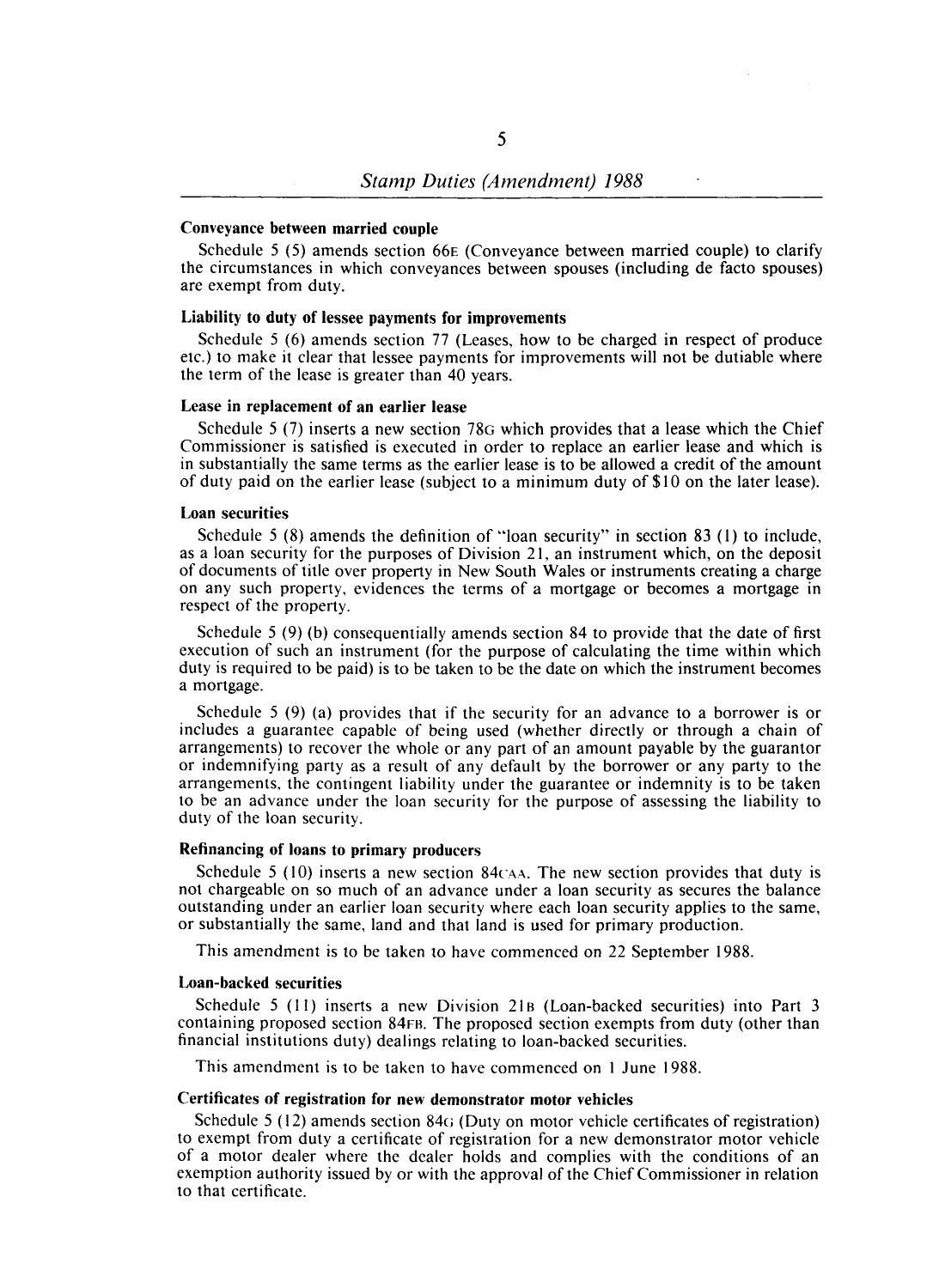# **Duty on share transfers**

Schedule 5 (14) amends section 96A (Duty on certain transfers of shares) to overcome an avoidance practice relating to the execution of share transfers and the registration of those transfers.

# **Amendments to superannuation trusts**

Schedule 5 (16) (a) amends the matter in the Second Schedule relating to conveyances of any property to provide a concessional rate of duty for instruments executed for the sole purpose of amending a superannuation trust deed to comply with certain requirements under the Occupational Superannuation Standards Act 1987 of the Commonwealth.

The amendment was the subject of Revenue Ruling SD 91 of the Chief Commissioner and is to be taken to have commenced on 7 March 1988.

### **Guarantees and letters and powers of attorney**

Schedule 5 (16) (c) omits the matter in the Second Schedule relating to guarantees and Schedule 5 (16) (d) omits the matter in the Second Schedule relating to letters and powers of attorney. thereby removing the liability to duty of those instruments.

# **General exemptions from stamp duty**

Schedule 5 (16) (f), (g) and (h) amend that part of the Second Schedule which contains the general exemptions from stamp duty under Part 3 so as to add several new categories of exemption.

Schedule 5 (16) (f) exempts conveyances involving licensed workers compensation insurers that are made in compliance with a requirement of the State Compensation Board. This amendment is to be taken to have commenced on 30 November 1987.

Schedule 5 (16) (g) exempts contracts for the purchase by tenants of the Department of Housing of properties intended for use as their principal place of residence. This amendment was the subject of Revenue Ruling SD 100 of the Chief Commissioner and is to be taken to have commenced on I May 1988.

Schedule 5 (16) (h) provides an exemption for conveyances made at the direction of the State Compensation Board to a custodian trustee nominated by the Board. an exemption for a custodian agreement executed by the State Compensation Board and a licensed workers compensation insurer and an exemption for an agreement executed at the direction of the State Compensation Board between a custodian nominated by the Board and a licensed workers compensation insurer. These amendments are to be taken to have commenced on 24 June 1988.

Schedule 5 (16) (i) exempts guarantees executed on or after 1 January 1989 and letters or powers of attorney executed on or after that date.

#### **First Home Purchase Scheme**

Schedule 5 (17) amends Schedule 2 $\lambda$  to increase from \$105,000 to \$125,000 the maximum value of a home which is eligible for consideration under the First Home Purchase Scheme. This amendment is to be taken to have commenced on 2 June 1988.

#### **Statute law revision**

Schedule 5 (2), (15) and (16) (b) make amendments by way of statute law revision. The amendment made by Schedule 5 (2) to section 44 (Transactions to which this Division applies) is to be taken to have commenced on 21 November 1986, being the date of commencement of Division 3A of Part 3.